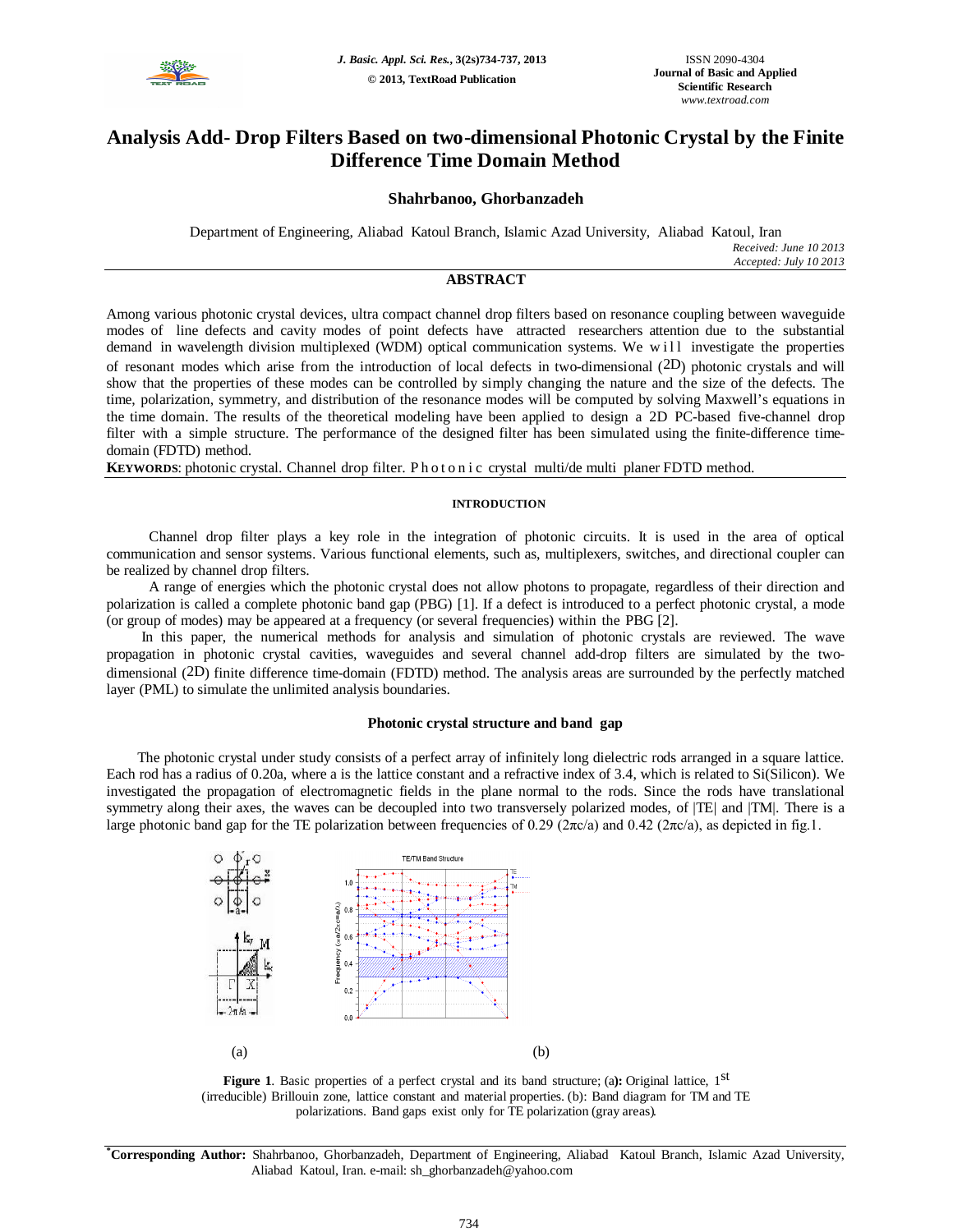#### **PC Defect Modes**

A defect is now introduced into the perfect array of rods. The defect can posses any shape or size; it can be made by changing the refractive index of a rod, modifying its radius, or removing a rod altogether. The defect could also be made by changing the index or the radius of several rods. Here we modify the radius of a single rod. The modes in the crystal are derived using a super cell approximation, which consists of placing a large crystal with a defect into a super cell and repeating it periodically in space. The considered super cell crystal contains a  $7\times7$  rows. We begin with a perfect crystal, where every rod has a radius of 0.2a, and gradually reduce the radius of a single rod. Initially, the perturbation is too small to localize a mode in the crystal. When the radius reaches 0.15a, a resonant mode appears in the vicinity of the defect. Since the defect involves removing dielectric material in the crystal, the mode appears at a frequency close to the lower edge of the band gap. As the radius of the rod is further reduced, the frequency of the resonance mode sweeps upward across the gap, and eventually reaches  $f = 0.38c/a$  when the rod is completely removed. Figure 2 depicts the frequency of the mode for several values of the rod radius. The frequency of the mode can be tuned by simply adjusting the size of the rod.



**Figure 2.** Frequency of the defect states in an array of dielectric rods with radius 0.20a. The defect is introduced by changing the radius R of a single rod. The case where  $R = 0.20a$  corresponds to a perfect array, while the case of  $R = 0$  corresponds to the removal of a rod. The shaded regions indicate the edges of the band gap.

The electric field distribution of the resonance mode is shown in Fig. 3(a) for the specific case which the defect rod radius is 0.10a.

The electric field is polarized along the axis of the rods and decays rapidly away from the defect. Since the field does not have a node in the azimuthal direction, it is labeled a monopole. The frequency of the mode is  $f = 0.32$  c/a. Instead of reducing the size of a rod, it would also have been possible to increase its size. Again, starting from a perfect photonic crystal, we gradually increase the radius of a rod.

When the radius reaches 0.25a, one doubly degenerate mode appears at the top of the gap. Since the defect involves adding material, the modes sweep downward across the gap as the radius increases. The modes eventually disappear into the continuum below the gap when the radius becomes larger than 0.40a (see Fig 2).

The field distribution of the one doubly degenerate mode is shown in Figs 3(b) for the case where

R= 0.33a. The modes are labeled dipoles since they have two nodes in the plane. By increasing the radius further, a large number of resonant modes can be created in the vicinity of the defect.

This is shown again in Fig 2. Several modes appear at the top of the gap: first a quadruple, then another (no degenerate) one, followed by a second-order monopole and two doubly degenerate hexa poles. These modes also sweep downward across the gap as the defect is increased.

The modes are shown in Figs  $3(c) - 3(d)$  and  $3(e)$  for the case which  $R = 0.60a$ .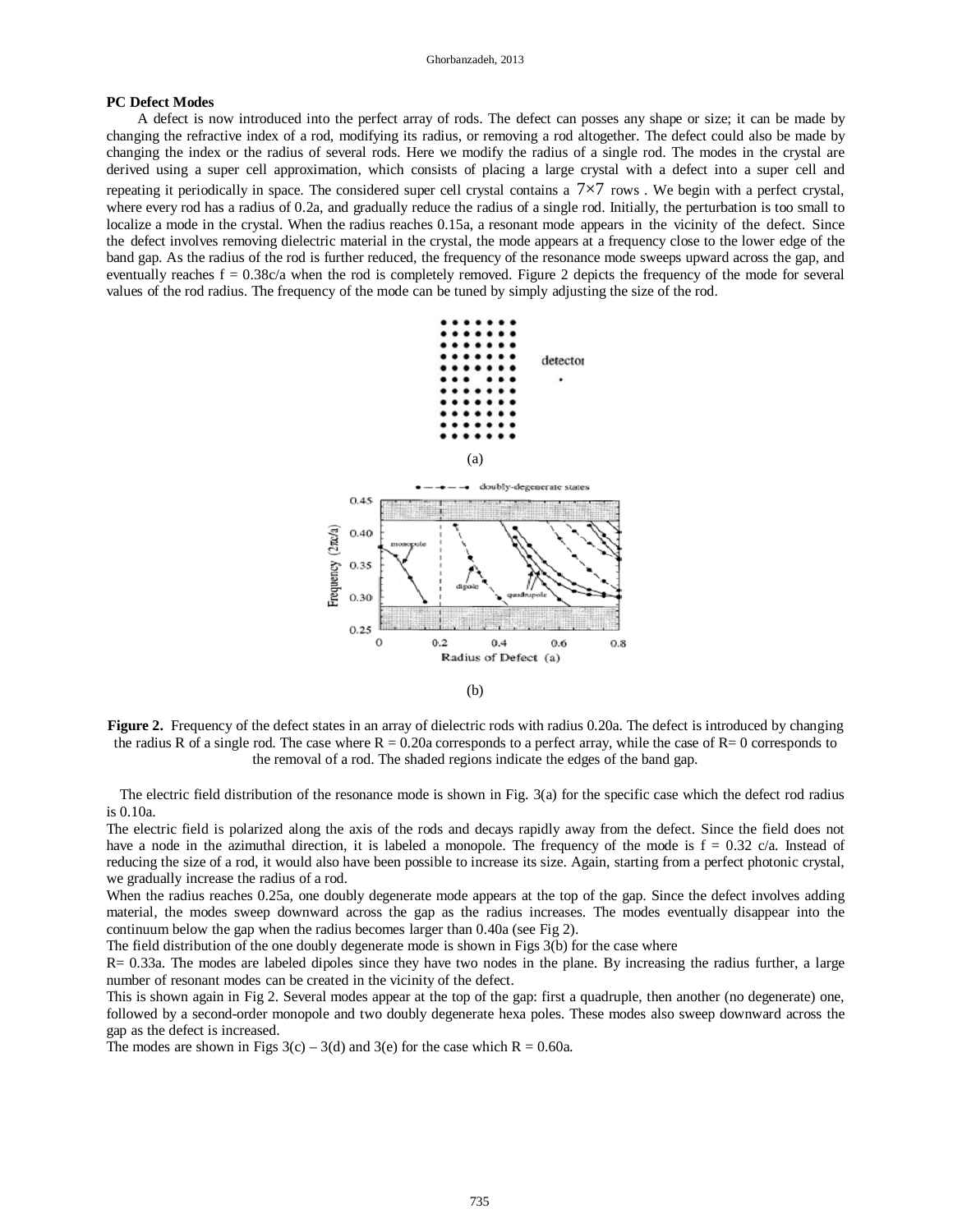

(a) Monopole, R= 0.10a (b) Doubly degenerate dipoles,

- (b)  $R = 0.33a$ ,  $R = 0.60a$ . (c) Second-order monopole,
- (c)  $R = 0.60a$ . (d) and (e) Doubly degenerate hexapoles,
- (d) R= 0.60a. The white circles indicate the position of the rods.

A line defect within a photonic crystal can guide photons through the system. If the frequency of light lies within the PBG, it will be confined to the defect line, since propagation is forbidden through the rest of the photonic crystal. The advantage of such a system compared to the conventional optic- al fibers or waveguides is that in this case the light confinement does not rely on total internal reflection.



Figure 4: Electric-field distribution of TE line defect (wavguide).

## **Five Channel Drop Filter**

The schematic view of our proposed five-channel drop filter is demonstrated in fig  $5(a)$ . The numerical and the bus waveguide are terminated with another channel drop filter composed of a directly coupled resonator rather than the closed end to save the device area. Simulation of the transmission specter from the bus to each drop waveguide is plotted in Fig 5(b). When a resonator is directly coupled to the bus/drop waveguide, resonant transmission of 100% is naturally obtained [8]. The channel at the end of the bus waveguide works as a reflector for the other channels.



**Figure 5**: (a) Schematic view of the proposed 5 channel drop filter, where channels are located on both sides of the bus waveguide the bus waveguide is terminated with another channel, in order to use the space more efficiently. The dielectric constant of all rods is 11.56. (b) Transmission spectrum of the proposed filter, which has been calculated using the 2D-FDTD method.